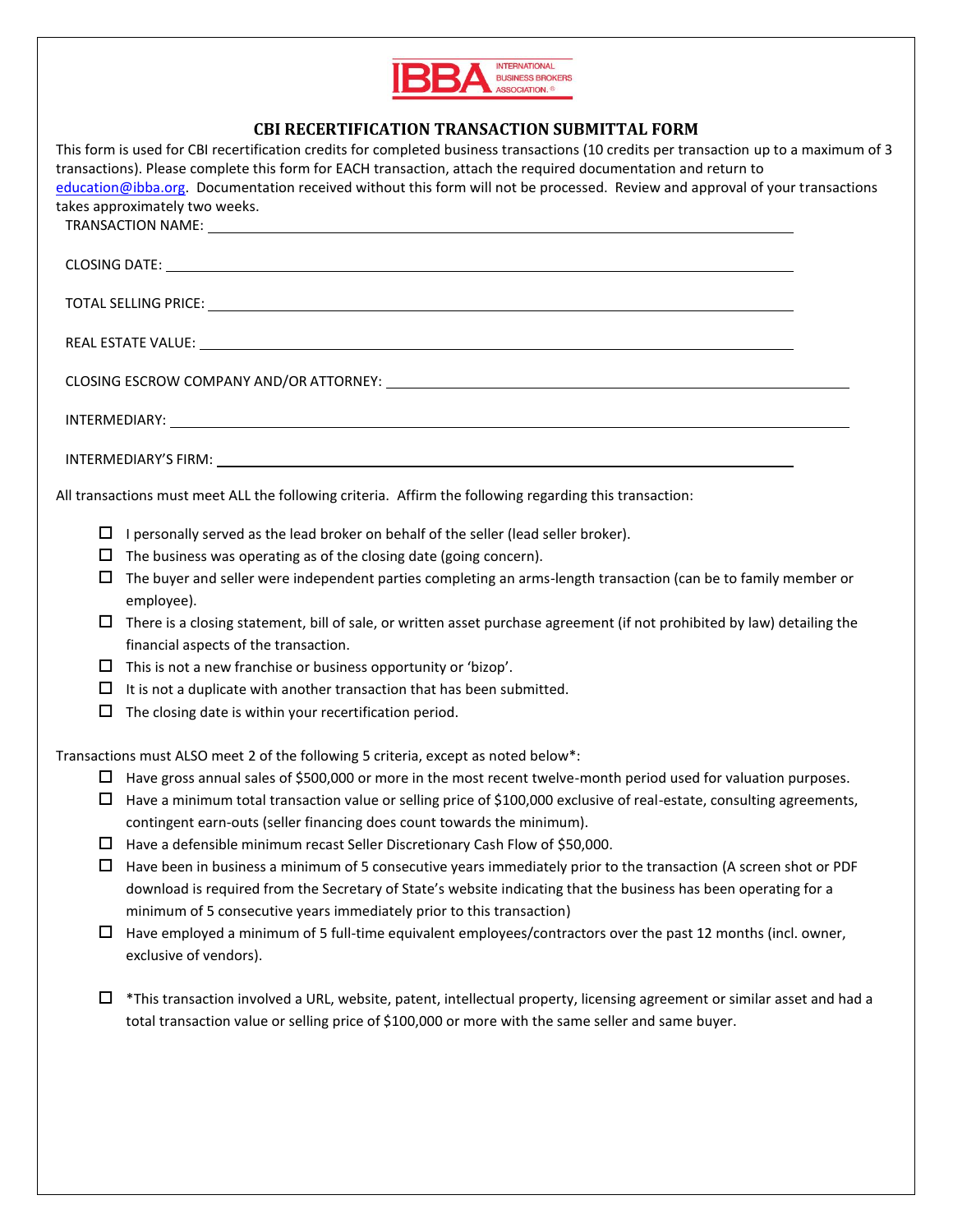Applicant must provide the following documents as proof of the transaction and as proof that the intermediary firm was the intermediary of record.

- 1. SIGNED closing statement or purchase agreement with a completed allocation table demonstrating the total transaction value, value of assets (or stock if intermediary is appropriately licensed), real estate (if any), and intangibles with documentation detailing commissions paid to the firm or intermediary at closing.
- 2. If a closing statement/purchase agreement is not available a bill of sale may be provided demonstrating the total transaction value, value of assets (or stock if intermediary is appropriately licensed), real estate (if any), and intangibles with documentation detailing commissions paid to the firm or intermediary at closing.
- 3. If a closing statement/purchase agreement or bill of sale is not available, an affidavit from the transactions closing attorney, CPA or seller ON THEIR RESPECTIVE LETTERHEAD should be provided and signed by a principal that details the total transaction value, value of assets (or stock if intermediary is appropriately licensed), real estate (if any), and intermediary commissions paid at closing. (see attached sample letter).
- 4. In addition to the above, if the Applicant is a member of a Firm and operates as a "team" or a "subcontractor" to the Firm, the Principal of the Firm (or participating Partner(s)) should provide a Notarized Affidavit that verifies that the Applicant was the "Primary Intermediary" and managed the primary responsibilities of the transaction.

**I attest that the above and attached information is factual and true and understand that falsification of information may be cause for immediate and permanent removal of my CBI status.**

| FOR OFFICE USE ONLY:                                                                              |  |
|---------------------------------------------------------------------------------------------------|--|
|                                                                                                   |  |
| $APPROVAL: YES \tcup \tS = \tC$ NO $\text{L}$ REJECTION CODE: ___________________________________ |  |
|                                                                                                   |  |
|                                                                                                   |  |
|                                                                                                   |  |
|                                                                                                   |  |
|                                                                                                   |  |
|                                                                                                   |  |
|                                                                                                   |  |
|                                                                                                   |  |
|                                                                                                   |  |
|                                                                                                   |  |
|                                                                                                   |  |
|                                                                                                   |  |
|                                                                                                   |  |
|                                                                                                   |  |
|                                                                                                   |  |
|                                                                                                   |  |
|                                                                                                   |  |
|                                                                                                   |  |
|                                                                                                   |  |
|                                                                                                   |  |
|                                                                                                   |  |